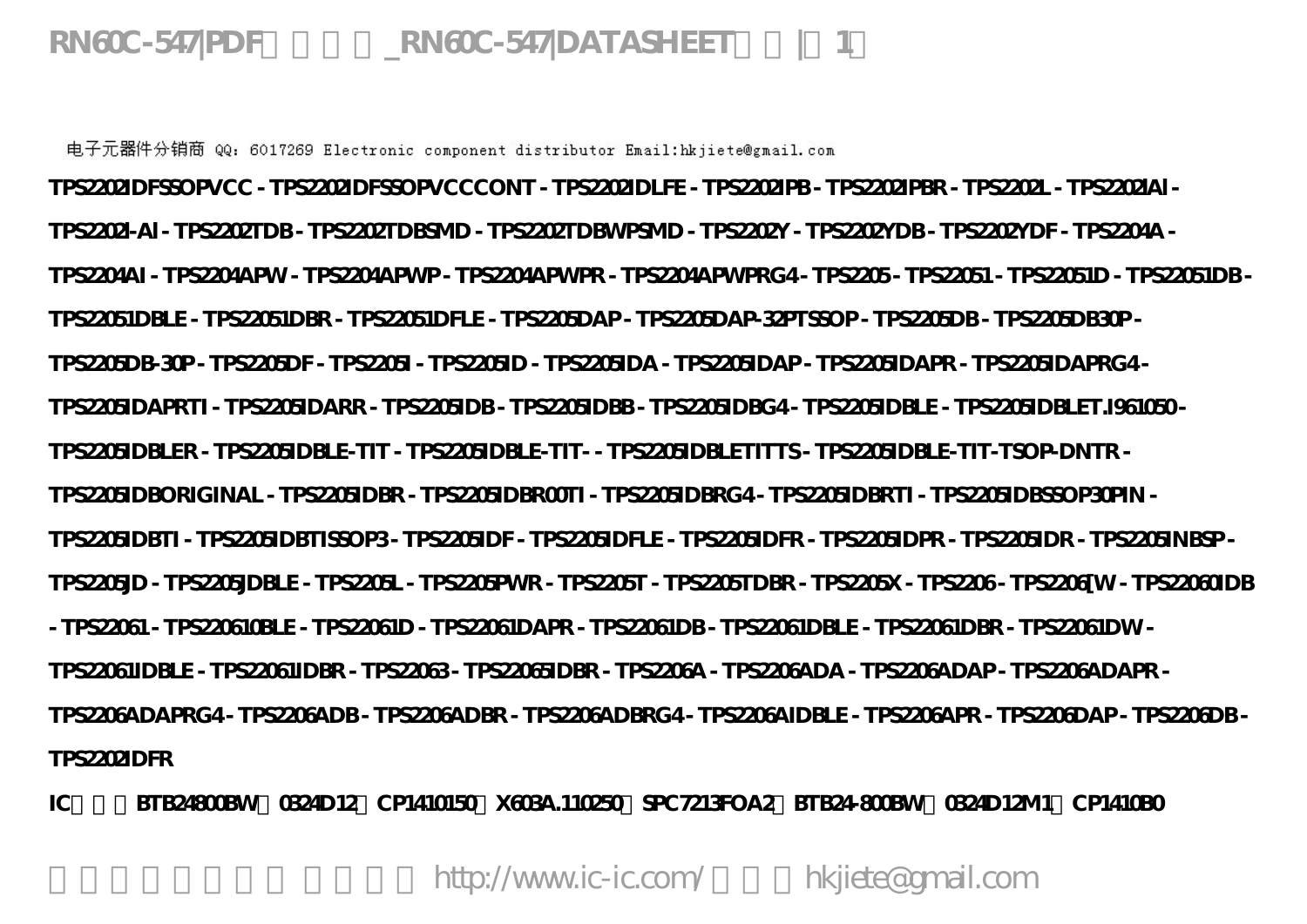**RN60C-547|PDF资料下载\_RN60C-547|DATASHEET文档|第2页**

**、X603A.1250V10、SPC7213FOAI、BTB24-800BW-、03-24D15、CP14-11-0、X603A.15100、SPC7213FOAZ、BTB24-800BW-LF 、0324D15M1、CP14-11-1、X603A.2210400、SPC7214、BTB24-800BWNBSP、0324E、CP-1412100、X603A.4710100、SPC7214F。**

| 03245-61601.B  | SPC 68047                    | $X - 602 - 1$     | CP13B392K         | <b>BTB2480</b>     |
|----------------|------------------------------|-------------------|-------------------|--------------------|
| 032458         | SPC 68048                    | X60250            | CP13B472K         | <b>BTB24800</b>    |
| 0324582SC 4123 | SPC 68049                    | X60250V8I         | CP13B562K         | <b>BTB24800</b>    |
| 032460         | <b>SPC 68050</b>             | X60250V8IT        | CP13B682K         | BTB24800B          |
| 032462         | SPC 68056                    | X60250V8IT1       | CP13B822K         | BTB24-800B         |
| 032465         | SPC 68057                    | X60250V8IZ        | CP13BU            | <b>BTB24-800B-</b> |
| 0324650066     | SPC 6811                     | X603              | CP13G             | <b>BTB24800BO</b>  |
| 032467         | SPC 6812                     | X603015400VDCA    | CP13N             | BTB24-800BBTB24-8  |
| 032469         | SPC 6813                     | X60303310250VDCA  | CP13NM            | BTB24-800BNBSP     |
| 03246A0T2      | SPC 6815                     | X603047MFD400V10  | CP13PAX5          | BTB24-800BRG       |
| 03-24C-44      | SPC717M                      | X603A-.01-10-630  | CP14 127-10L2STW4 | BTB24600BWST       |
| 032496         | SPC 7070WALL-STANDEXERENO307 |                   | CP-1412150        | BTB2500BT-GETR1    |
| 0324A          | SPC 71191                    | X603-9003         | CP14-127-         | BTB2500BT-GE-TR1   |
| 0324A46        | <b>SPC 71191AE</b>           | X60395C           | CP14127045L       | BTB2500CMB         |
| 0324ACE44M736  | <b>SPC 713A</b>              | X60395C 5962-3826 | CP-14-127-045L    | BTB2500CM-B        |
| 0324B          | SPC 714                      | X60395C 5962-8852 | CP14-127-045L     | BTB2500DDA         |
| 0324B44        | SPC714M                      | X60395C 5962-9086 | CP14127045L1      | BTB2500DD-A        |
| 0324BDBL       | SPC 715                      | X60395C656281-1   | CP14-127-045L-1   | BTB2500DO-         |
| <b>0324C</b>   | SPC715M                      | X60395C8A9842B80  | CP14 127-10L      | BTB2500DOB         |
| 0324C44        | SPC 717                      | X6039707          | CP1412710L2STW4   | BTB2500DO-B        |

**RGLD3Y470J - RGLD3Y471G - RGLD3Y471J - RGLD3Y472 - RGLD3Y472G - RGLD3Y-472G - RGLD3Y472J - RGLD3Y473 -**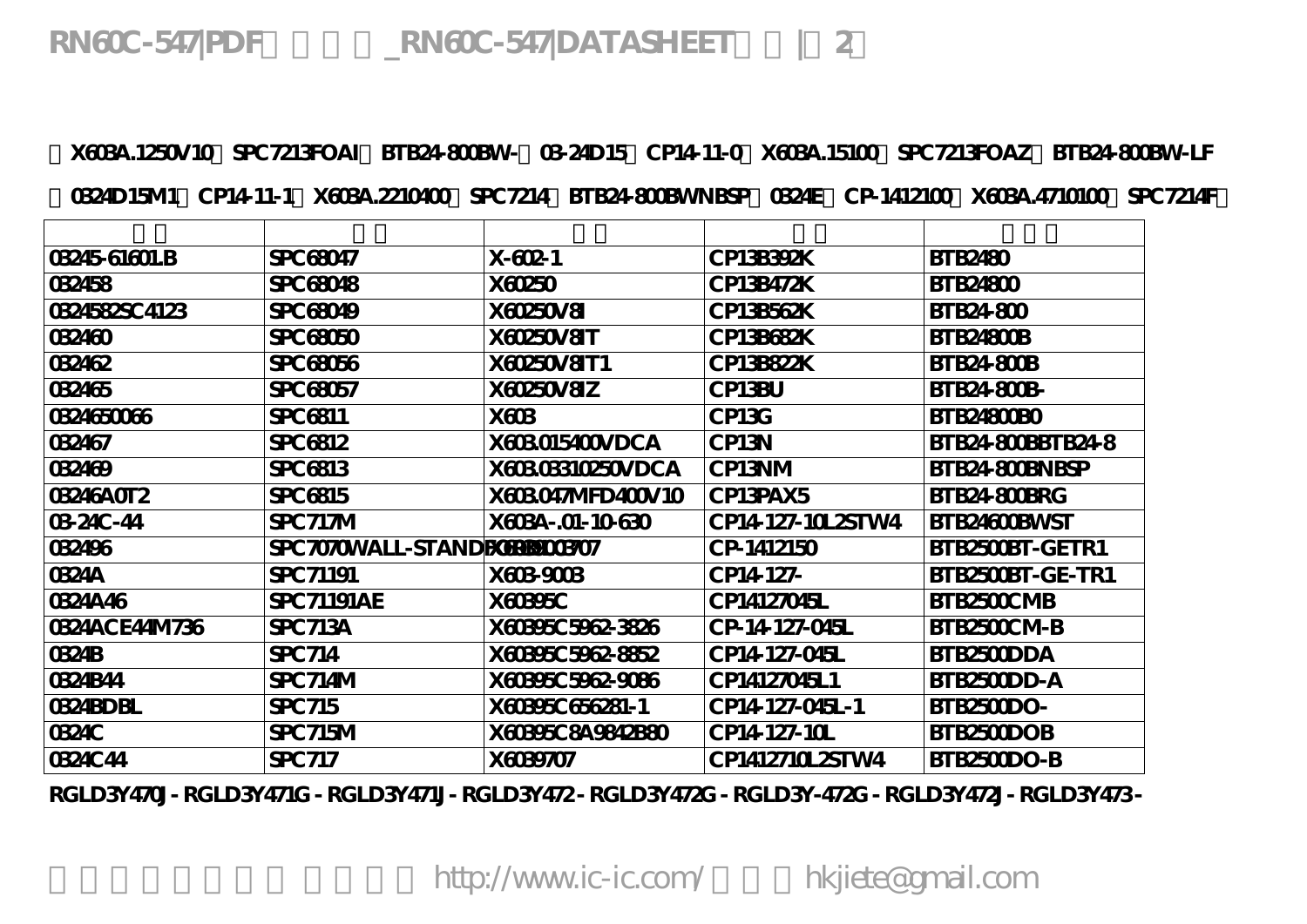**RGLD3Y473G - RGLD3Y473J - RGLD3Y474G - RGLD3Y474J - RGLD3Y510G - RGLD3Y510J - RGLD3Y512G - RGLD3Y514G - RGLD3Y560G - RGLD3Y560J - RGLD3Y561G - RGLD3Y561GT21 - RGLD3Y561G-T21 - RGLD3Y561J - RGLD3Y562G - RGLD3Y562GT21 - RGLD3Y562G-T21 - RGLD3Y562J - RGLD3Y563G - RGLD3Y563J - RGLD3Y564G - RGLD3Y564G032 - RGLD3Y564G-032 - RGLD3Y564J - RGLD3Y620G - RGLD3Y621G - RGLD3Y622G - RGLD3Y623G - RGLD3Y624G - RGLD3Y680G - RGLD3Y680J - RGLD3Y681G - RGLD3Y681J - RGLD3Y682G - RGLD3Y682J - RGLD3Y683G - RGLD3Y683J - RGLD3Y684G - RGLD3Y684J - RGLD3Y750G - RGLD3Y820G - RGLD3Y820J - RGLD3Y821G - RGLD3Y821J - RGLD3Y822G - RGLD3Y822G-T21 - RGLD3Y822J - RGLD3Y823G - RGLD3Y823J - RGLD3Y824G - RGLD3Y824J - RGLD47333J - RGLD4A0769 - RGLD4A0793 - RGLD4A1055-M05 - RGLD4M472J223J - RGLD4M472J-223J - RGLD4X100G - RGLD4X100J - RGLD4X101 - RGLD4X101G - RGLD4X101J - RGLD4X102 - RGLD4X102G - RGLD4X102G-T21 - RGLD4X102J - RGLD4X102J032 - RGLD4X102J-032 - RGLD4X103 - RGLD4X103G - RGLD4X-103G - RGLD4X103G5PIN - RGLD4X103G5PIN41 - RGLD4X103G5PIN410K - RGLD4X103G5PIN410K2 - RGLD4X103G-T11 - RGLD4X103GT21 - RGLD4X-103G-T21 - RGLD4X103J - RGLD4X-103J - RGLD4X103J.MU - RGLD4X103J032 - RGLD4X103J-032 - RGLD4X103JT2 - RGLD4X103JT21 - RGLD4X103J-T21 - RGLD4X103JT21MU - RGLD4X103J-T21-MU - RGLD4X103JT21MUR - RGLD4X103J-T21-MUR - RGLD4X103JT21VR4 - RGLD3Y470G**

**价格参考:BTB24-600BW-ST、03247、CP13A3KE474M3、X603-.10-10-100、SPC6894、BTB24-600BWST00、03-247 、CP13A3KF103K3、X603-.1-630-10、SPC68PLCC、BTB24600BWSTM、032470、CP13A3KF104K3、X603-.22-10-630**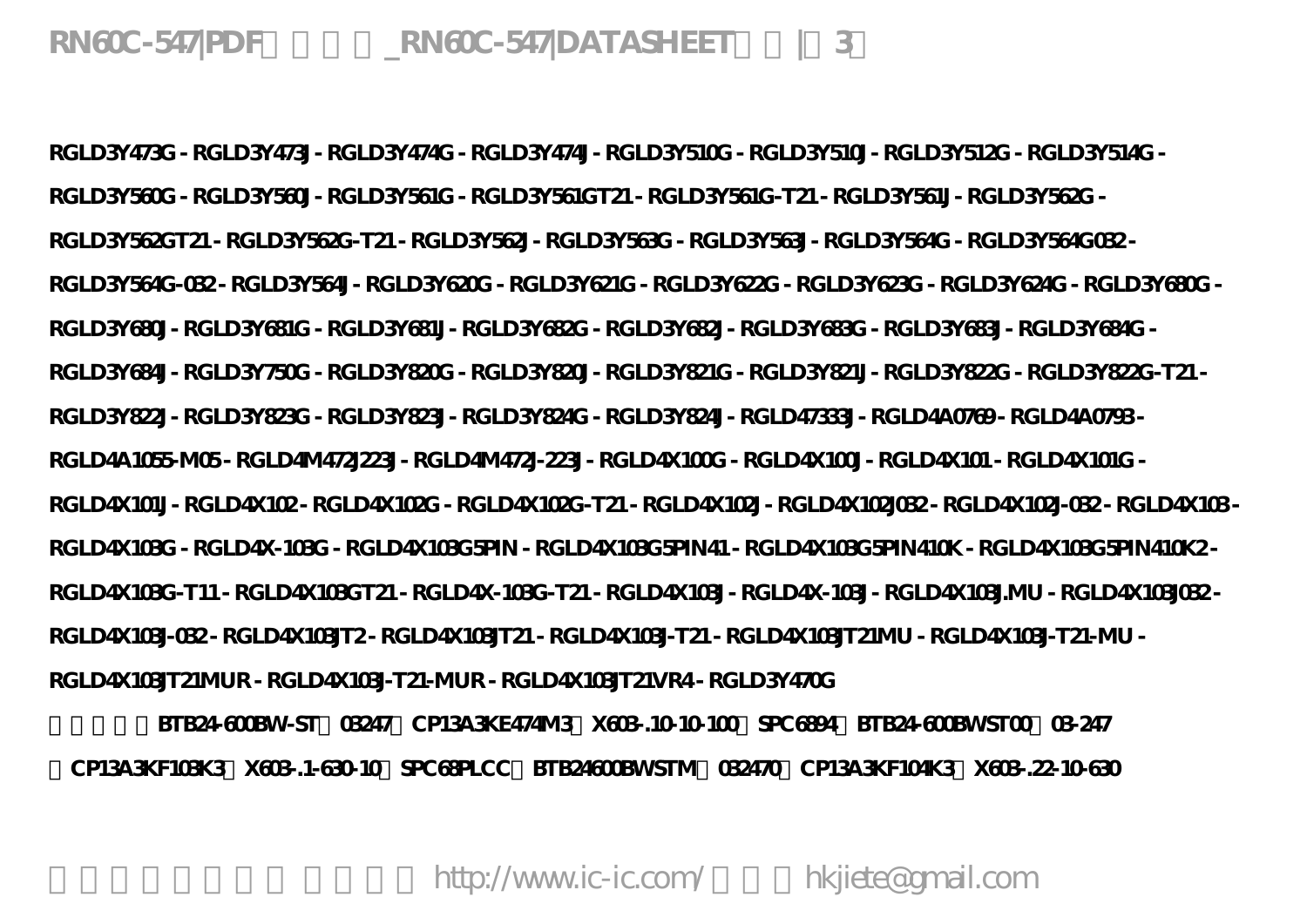**、SPC68PLCCV、BTB24-600BWSTM、032471、CP13B122K、X603.2220250、SPC6901、BTB24-600BW-STM、032471A**

**、CP13B152K、X603-.22-20-250V、SPC6904。**

| X600HC49U        | CP13A3KB473K1 | BTB246OOB         | SPC 68516           | 032489MC12B3  |
|------------------|---------------|-------------------|---------------------|---------------|
| X600HC49US       | CP13A3KB474K1 | BTB246OOBRG       | SPC 68517           | 032489-MC12B3 |
| X600HC49USTR     | CP13A3KC104K3 | BTB246OOBW        | SPC 68810           | 032489MC12B3  |
| X600-I           | CP13A3KC105K1 | BTB246OOCW        | SPC 68847           | 03249         |
| X601             | CP13A3KC224K3 | <b>BTB24700</b>   | <b>SPC 68848</b>    | 032-49        |
| $X-601$          | CP13A3KC474K3 | BTB247001311      | <b>SPC 68851</b>    | 032492        |
| X60100BF         | CP13A3KE104K3 | BTB24-7001311     | SPC 68852           | 032492FTP     |
| X601421240       | CP13A3KE224K3 | <b>BTB24700B</b>  | <b>SPC 68870</b>    | 032493        |
| X6015MM          | CP13A3KE474K1 | <b>BTB24-700B</b> | SPC 68872           | 032493FTP     |
| X601720ASC       | CP13A3KE474K3 | BTB24-700BRG      | <b>SPC 6892</b>     | 032494        |
| X603-3276800P    | CP14066BCN    | BTB <sub>25</sub> | SPC 7212FOA2        | 032455        |
| X603-1265200P    | CP140340      | BTB24-800CWRG-ST  | <b>SPC-7210 FOE</b> | 0324RJ5500    |
| X603-1-630-10    | CP140-340     | BTB248OOBW        | <b>SPC 7210 FOE</b> | 03-24RNG      |
| X603-19440.OOF   | CP1404        | BTB24B            | SPC 7211            | 0324505       |
| X603 2 2 10 250  | CP140-4       | BTB24-B           | SPC 7211 FOB        | 03-24S05      |
| X603 2 2-10 250V | CP1404120     | BTB24MRC          | SPC 7211FOB         | 0324S05H      |
| X603224J         | CP1404140     | BTB24 REM1        | <b>SPC 7212FOA</b>  | 0324S05M1     |
| X603224J250      | CP-1406110    | BTB24-XXXB        | SPC 7212F0A2        | 0324S12M1     |
| X603224J250V     | CP-1406120    | BTB24 XXXC        | SPC7212FDA2         | 0324S15M1     |
| X603-32.76800P   | CP1406170     | BTB24-XXXY        | SPC7212FOA          | 0324533       |

**CR0603-1R-5-TK500 - CR06031R6 - CR0603-1R6J-L - CR06031R6JT - CR0603-1R6J-T - CR06031R8 - CR0603-1R8 - CR0603-1R80JTR -**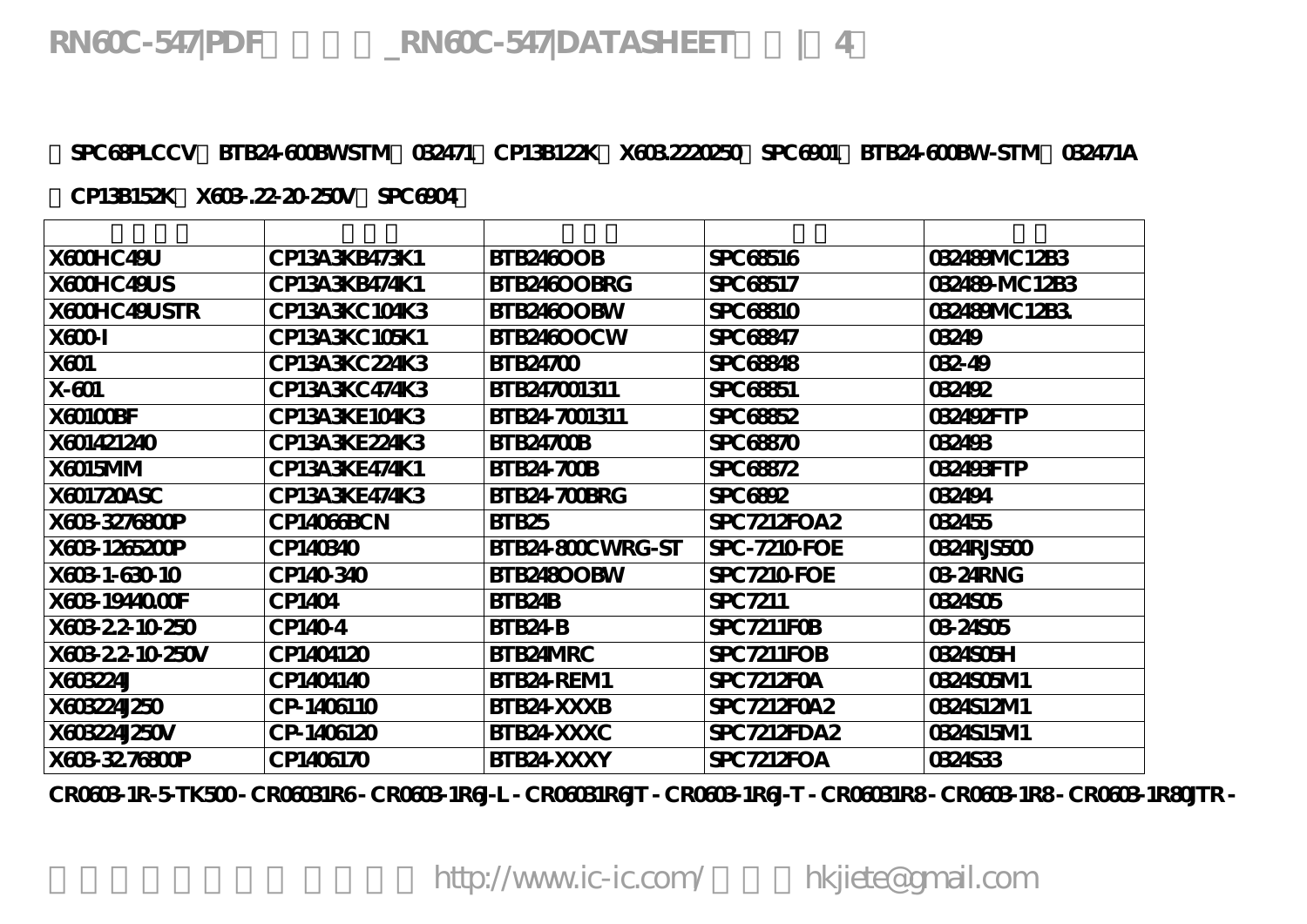**CR06031R81001 - CR0603-1R8-100-1 - CR0603-1R8J-L - CR06031R8JT - CR0603-1R8J-T - CR06031RO1 - CR06031RO1 - CR06031RO1DRA - CR06031W473JT - CR0603-1W473JT - CR06032 - CR0603-2 - CR0603200 - CR0603-200 - CR0603-200-0R0-J - CR0603-200-0R0-J-E3 - CR06032001 - CR0603-2001 - CR06032001.0MJ - CR06032001.2KJ - CR060320010 - CR0603200100 - CR0603200100J - CR0603200100K - CR0603-200-100K-5 - - CR0603-200-100K-5 P - CR0603200100K5P5 - CR0603-200-100K-5P5 - CR0603-200-100K-5-P5 - CR0603200100KFP5 - CR0603200100R5P5 - CR0603200100RFP5 - CR0603200100RJP5 - CR0603200100RJP5100 - CR0603200100RJP5100ROHM5 - CR0603200101J - CR0603200102J - CR0603200103J - CR0603200104J - CR0603200105J - CR060320010K - CR060320010KFP5 - CR0603-200-10K-F-P5 - CR060320010KJP5 - CR060320010M5P5 - CR0603-20010M5P5 - CR060320010MJ - CR060320010R - CR060320010R0 - CR060320010R0FP - CR0603-200-10R0-F-P - CR060320010R0JP5 - CR060320010R0JP510R - CR060320010R0JP510R0OHM5 - CR060320010RJP5 - CR0603200114J - CR060320011K3 - CR060320011K3FP - CR0603-200-11K3-F-P - CR060320012 - CR0603200120J - CR0603200120KJP5 - CR0603200120R2 PN - CR0603200120RFP5 - CR060320012KJ - CR060320012R - CR060320013KFP5 - CR0603-200-13K-F-P5 - CR0603200150K2 P5 - CR0603200150K2P5 - CR0603-200-150R0-J- - CR0603200150R0JP5 - CR0603-200-150R0-J-P5 - CR0603200150RFP5 - CR0603200152J - CR0603200153J - CR060320015R1P5 - CR0603200163 - CR0603200163J - CR060320018R0JP5 - CR060320018R1P5 - CR060320019K6F - CR0603-2001D - CR0603-2001F - CR06032001F-PHILI - CR06032001FPHILIPS - CR06032001F-PHILIPS - CR0603-2001F-T - CR06032001FTR - CR0603-2001FTR - CR0603-2001FTR-20 - CR06031R5TK200**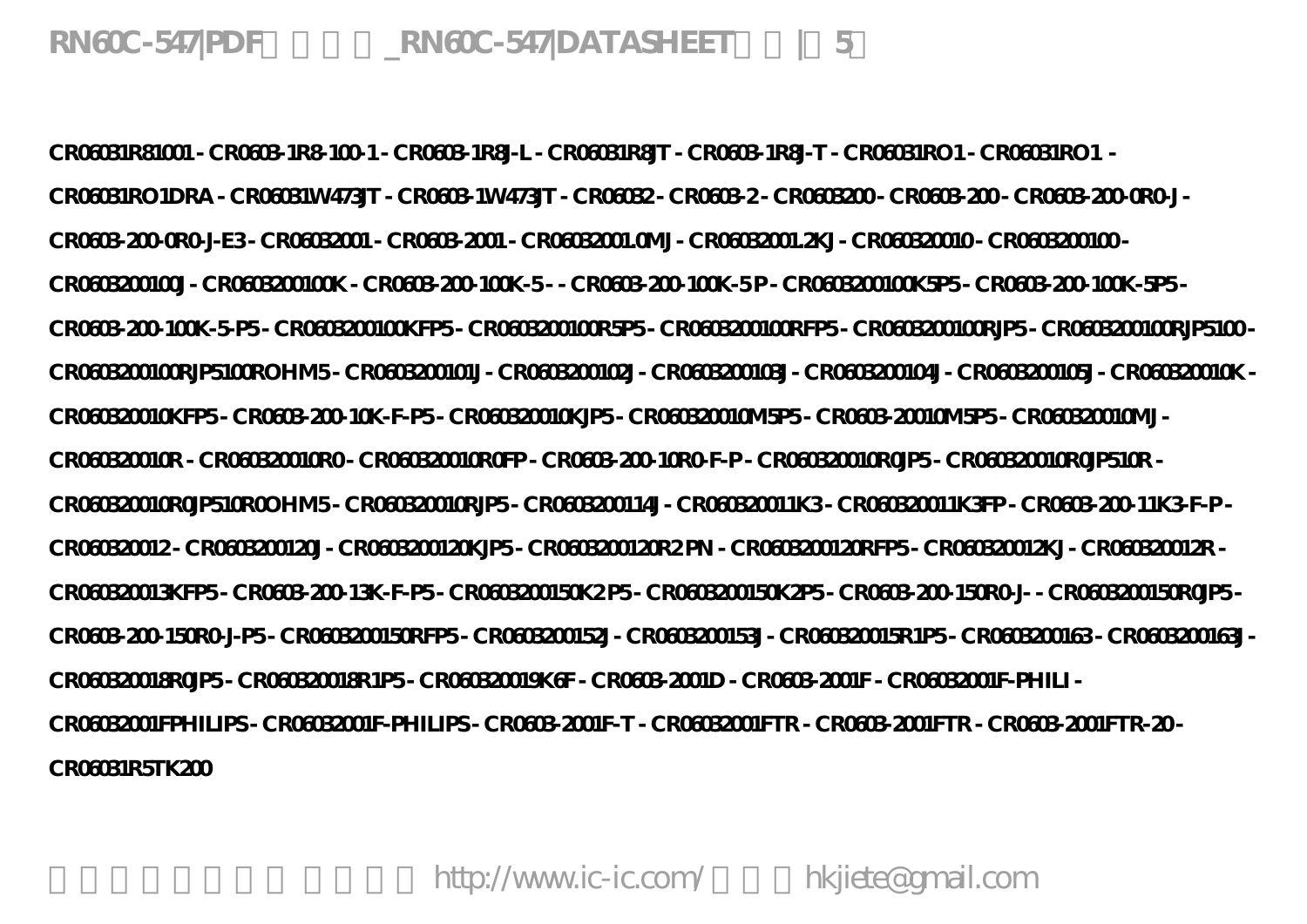**IC求购:BTB24800BWRG、0324ECA、CP1412130、X603A.4710250、SPC6620、BTB24800BRGST、0324D05、CP-1408140 、X603A.015400、SPC7213F0A、BTB24-800BRG-ST、03-24D05、CP-1409-ND、X603A.06810100、SPC7213F0A1、BTB24800BST 、0324D05H、CP140L、X603A.06810250、SPC7213F0A2、BTB24-800B-ST、0324D05M1、CP-1410100、X603A.110100 、SPC7213FOA。**

|                    | PDF              | <b>DATASHEET</b> |                   |               |
|--------------------|------------------|------------------|-------------------|---------------|
| SPC 6621           | X601C            | 032474A          | BTB24-700B-ST     | CP-13PA-X5    |
| SPC 6623           | X601CPE          | 032474Z          | BTB24700BW        | CP13PA-X5     |
| SPC 6627           | X601PE           | 0324750H         | BTB24-700BW       | CP14          |
| <b>SPC 6628</b>    | X601PE104050W2   | 0324750HX        | BTB24-700BWRG     | $CP1-40$      |
| SPC 6629           | X601PE10551W     | 0324750HXP       | BTB24-700BW-ST    | CP14002-2     |
| <b>SPC 6635</b>    | X601PE135200     | 0324750M         | <b>BTB24700C</b>  | CP14002-3     |
| SPC 666877         | X601PE165200     | 0324750MX        | <b>BTB24700C</b>  | CP14002-4     |
| <b>SPC 6684</b>    | X601PEXPE        | 0324750MXP       | BTB2470DOA        | CP14002-5     |
| SPC 66C 3R 3S      | X601PE-XPE       | 032475A          | BTB2470DO-A       | CP140026      |
| SPC 67670          | X602             | 032475Z          | <b>BTB24-700B</b> | CP-14002-6    |
| SPC 700N           | X603-6451200MHZ  | 0324M            | BTB2500BTGETR1    | CP13A1KC154K3 |
| <b>SPC 6994</b>    | X60333           | 0324ESTLM324     | <b>BTB2500</b>    | CP141271OL    |
| SPC <sub>6</sub> B | X603310          | 0324ESTLM324NCA  | BTB2500BFB        | CP14-127-1OL  |
| SPCGMCIC1-6        | X6033310 100VDCA | 0324F44          | BTB2500BF-B       | CP1412AL      |
| SPC6O3IFT2         | X6033310100VDCA  | 0324G            | BTB2500BTFJ       | CP1413        |
| SPC603IFT200LB     | X6033310630VDCA  | 0324K3           | BTB2500BT-FJ      | CP1413PT      |
| $SPC - GP$         | X60333-10630VDCA | 0324K3RF         | BTB2500BTFK       | CP-1414100    |
| SPC <sub>7</sub>   | X60335K 100      | 0324K3RFRC       | BTB2500BT-FK      | CP-1414110    |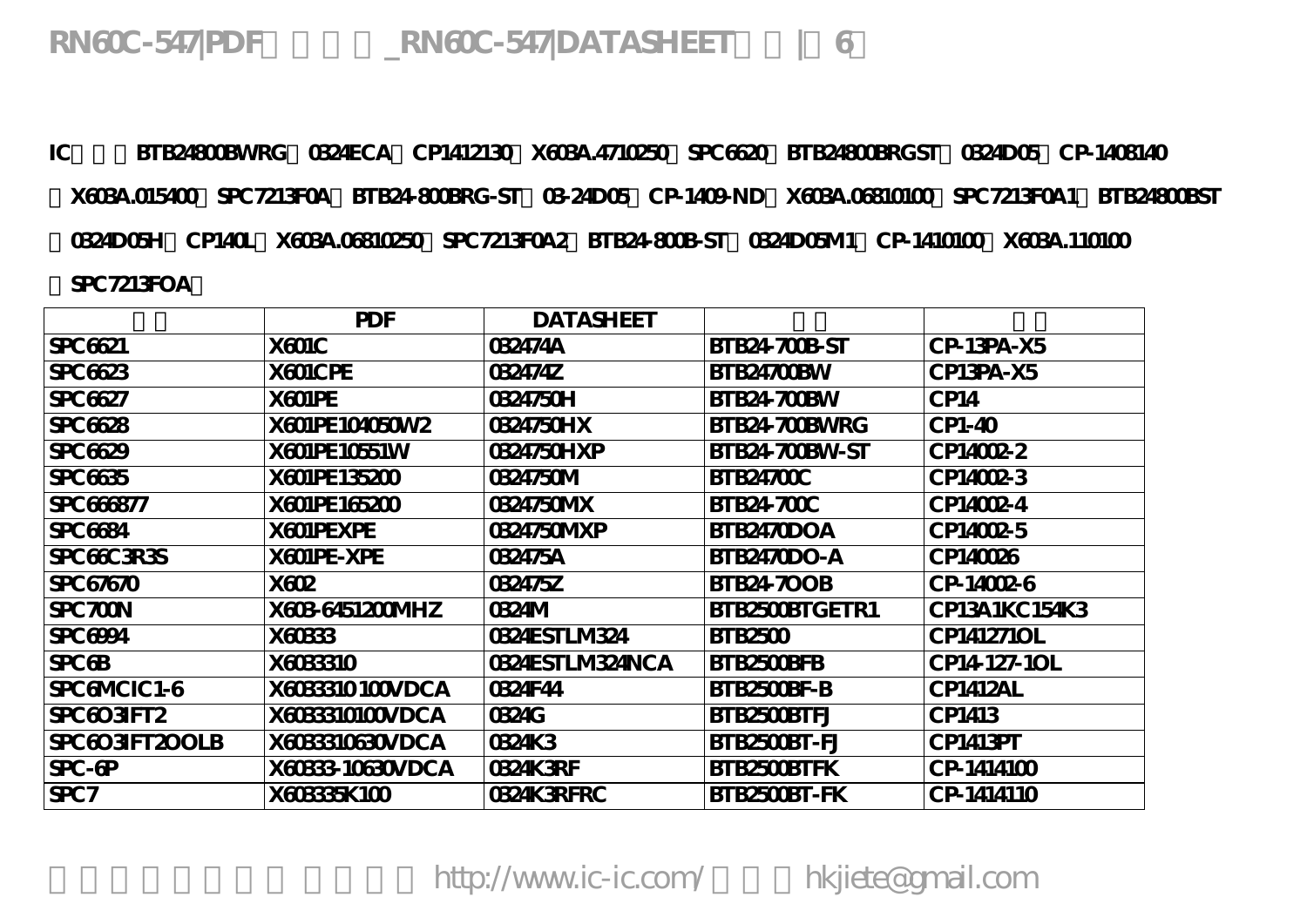| SPC 7.3472K630 | X603335K100V                                                                                                                    | 0324L  | BTB2500BTGE  | CP-1414120 |  |
|----------------|---------------------------------------------------------------------------------------------------------------------------------|--------|--------------|------------|--|
|                | SPC 7.3472K630K37TR12X603-64.51200MHZ                                                                                           | 0324LS | BTB2500BT-GE | CP1415     |  |
|                | 33250+1 - 3325010- 332501021 - 332501022 - 332501023 - 332501024 - 33250-1024 - 332501025 - 332501026 - 332501027 - 332501028 - |        |              |            |  |
|                | 332501029-332501030-332501031-332501032-332501034-332501035-332501036-332501037-332501038-332501039-332501040-                  |        |              |            |  |
|                | 332501041 - 332501042 - 332501043 - 332501045 - 332501046 - 33250108 - 332501198 - 332501199 - 332501201 - 332501202 - 332502 - |        |              |            |  |
|                | 332502216X30A721660-332502251Y-332502251Y20-332502251YR-3325024-332503-33250332503250-332504-332505-33250-5-                    |        |              |            |  |
|                | 332506-332507-332507-1-332507-B21-332508-33250-8-3325080-332509-33250-9-33250A-33250-A-33250AABA-33250A-ABA-                    |        |              |            |  |
|                | 33250A-DEMO - 33250AK - 33250B - 33-250-B - 33250-B - 33250C UTP5 - 33250D - 33250F - 33250G - 33250H - 33250J - 33250-L        |        |              |            |  |
|                | - 33250M - 33250N - 33250-N - 332500 - 332500- 332500, - 33250RGAMSA 1325- 33250SYL - 33250-SYL - 33250T - 33250V - 33-250V -   |        |              |            |  |
|                | 33250V 10 - 33250V 20- 33250V 22X30- 33250V 22X30SP - 33-250V ELE85D EGLL - 33-250V ELEL585D EGL - 33-250V ELEL585D EGLL -      |        |              |            |  |
|                | 33250VHT - 33250VPOL - 33250VPOL005L275 - 33250VPOL01 - 33250VPOL10 - 33250VPOL10AXIAL - 33-250VPOL10AXIAL -                    |        |              |            |  |
|                | 33250VPOL10L15-33250VPOL5L275-33-250VRE-33250VTW-332501                                                                         |        |              |            |  |
| $\mathbf{r}$   | PERSIAN BOORLE COALD COALMULE CRISPIANI ILOGOALMICALE CROCOCAM PERSIAAN PERSIAAN DAARD OF COALMA                                |        |              |            |  |

**PDF资料:BTB24-600BWTO-220AB、032471Z、CP13B182K、X603015400VDCA、SPC6905、BTB24600BBTB24600BDSI、032472A 、CP13B1EC474K、X60303310250VA、SPC6907、BTB24600C、032472Z、CP13B222K、X60303310250VDCA、SPC6909 、BTB24-600C、032473A、CP13B272K、X60304710630VDCA、SPC6910、BTB24-600C800C、032473Z、CP13B332K 、X603047MFD400V10、SPC6911。**

**型号 厂家 批号 封装 备注**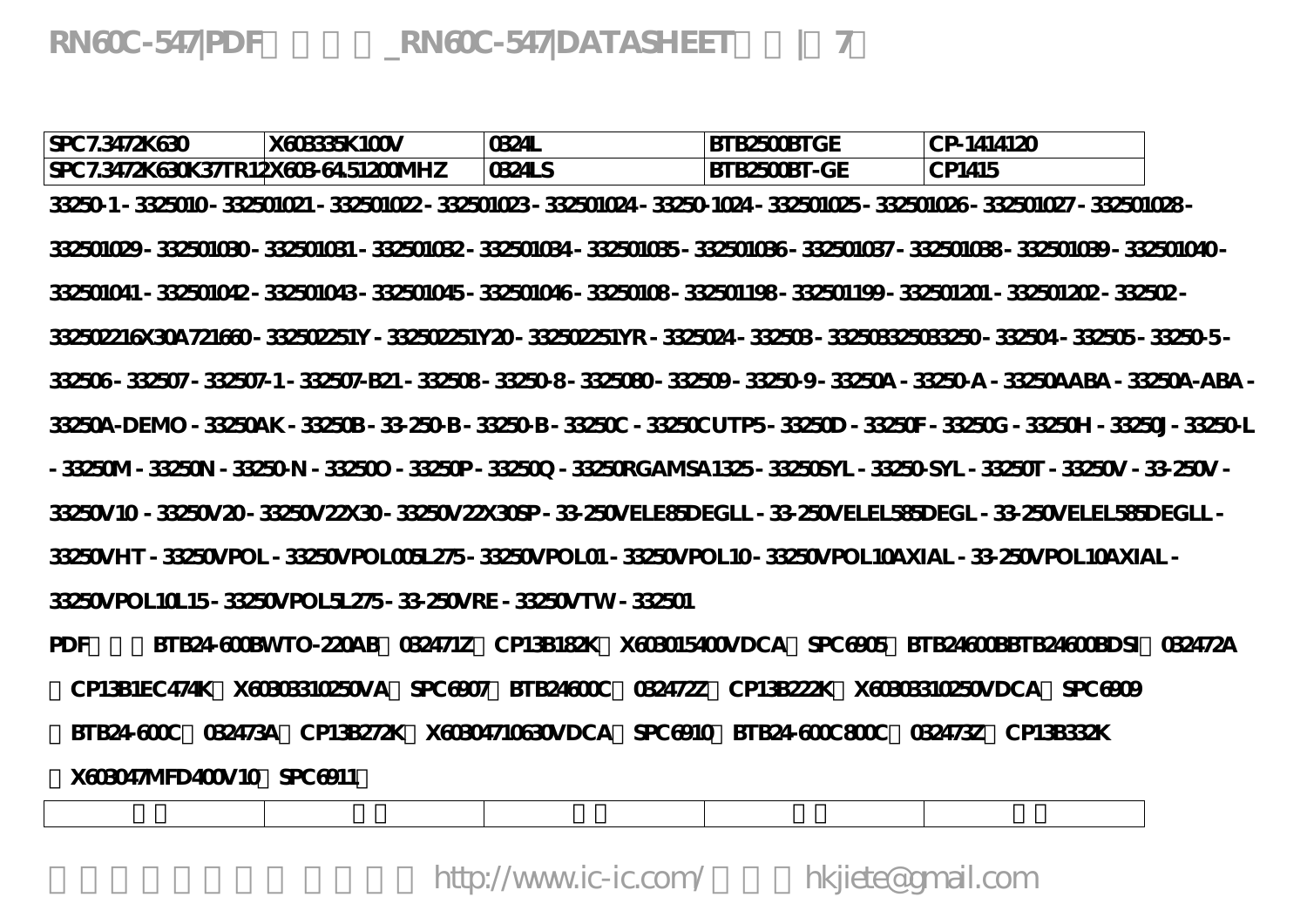**BD318MQ100WIEC - BD318SST - BD318-SST - BD318TO3 - BD32 - BD-32 - BD320 - BD-3201R - BD-3202G - BD-3203A - BD320A - BD320B - BD320B6 - BD320BBS - BD320C - BD320DSI - BD320-DSI - BD320H - B-D3-20H - BD3-20H - BD321 - BD32115 - BD32115NBSP - BD32115-PHI - BD3213 - BD3217 - BD3219 - BD321A - BD321ADSI - BD321A-DSI - BD3285Q - BD32825 - BD328 -** 

**CP-140-3 BTB24-800CWRG SPC7210FOB 0324R9FR X603A1010100**

| CP13A1KE224K3       | BTB24-600C-800C  | SPC 6816        | 03247MF25        | X603 1.2-10-250  |
|---------------------|------------------|-----------------|------------------|------------------|
| CP13A1KE474K3       | BTB24600CW       | SPC 6817        | 03247MF25V       | X603 1.5 10 250V |
| CP13A1KF104K3       | BTB24-600CW      | <b>SPC 6818</b> | 032481           | X6031010100VDC   |
| CP13A2KB224M3       | BTB24-600CWNBSP  | SPC 6820        | 032481-MD24B1QDN | X603103K630V     |
| CP13A2KB474M3       | BTB24600CWRG     | SPC 6824        | 032482           | X603105J         |
| CP13A2KD104M3       | BTB24-600CWRG    | <b>SPC 6825</b> | 0324822A03       | X603105J100      |
| CP13A2KE104M3       | BTB24-600CW-ST   | <b>SPC 6826</b> | 032483           | X603105J100V     |
| CP13A3KB104K3       | BTB24-600CWSTOCK | SPC 6827        | 032486           | X60310M          |
| CP13A3KB105K3       | BTB24600WBRG     | SPC 682J50TRB1  | 032489           | X603110100VDCA   |
| CP13A3KB334K3       | BTB24 600WBRG    | SPC 68515       | 032489MC1        | X603 1265200P    |
| CP1403              | BTB24800CWRGST   | SPC7210FOE      | 0324R9FTP        | X600HC49SMX-E    |
| CP14002-6           | BTB24-800BWRG    | <b>SPC 718A</b> | 0324M96          | X603A.6810400    |
| CP140067-001-SS32   | BTB24800BWST     | SPC 72          | 0324M96CA        | X603A.825250     |
| CP1401              | BTB24-800BW-ST   | SPC 7200P       | 0324MGT          | X603A015400      |
| CP140-1             | BTB24800C        | $SPC - 7200P$   | 0324R3           | X603A02210250    |
| CP140-1785-02-04-23 | <b>BTB24800C</b> | SPC 721         | 0324R3F          | X603A047400V10   |
| CP140-1785-02-09-09 | BTB24-800CW      | SPC 7210F       | 0324R3FRC        | X603A06810100    |
| CP-140-2            | BTB24-800CWNBSP  | SPC 7210FOE     | 0324R3FTR        | X603A06810250    |
| CP1403              | BTB24800CWRG     | SPC7210FDE      | 0324R9           | X603A 1.010100   |
|                     |                  |                 |                  |                  |